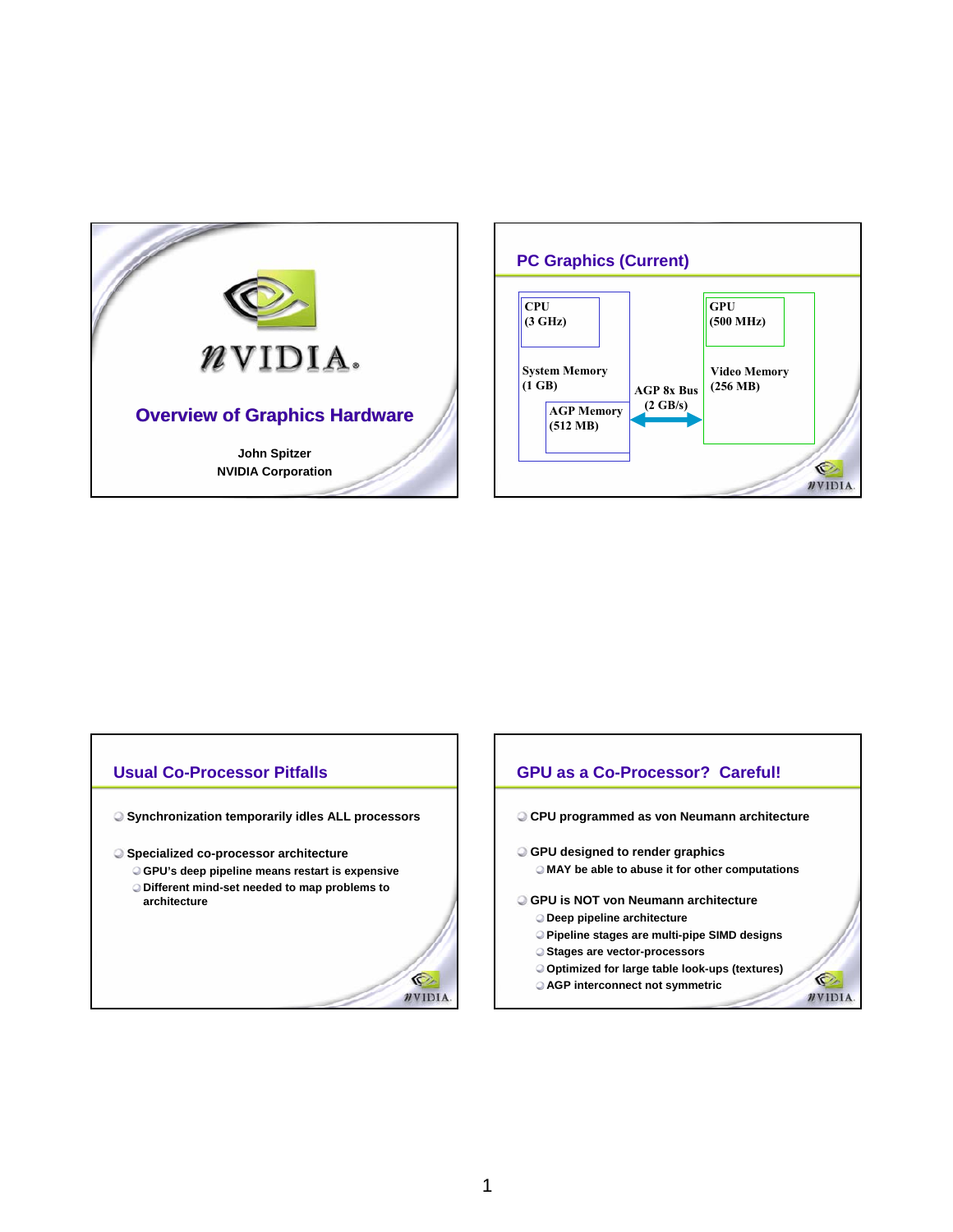



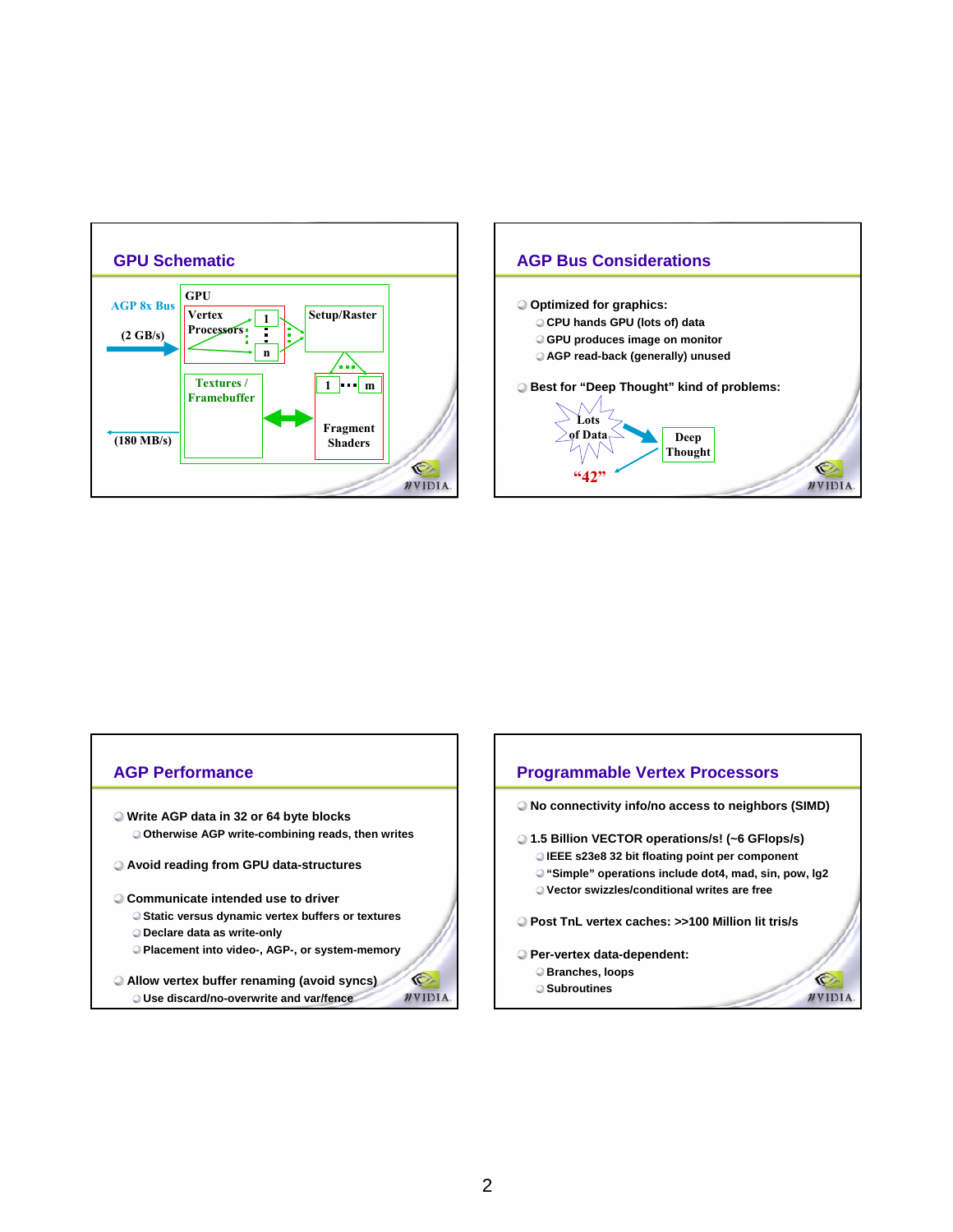

### **Setup/Rasterization**

- **Collects post TnL vertices into triangles**
- **Culls and clips**
- **Rasterizes triangles into fragments**
- **Per-Vertex data interpolates to per-fragment linearly**

Ó

WVIDIA

**perspective-correct**

### **Setup/Rasterization Performance**

- **Not much control over it, but…**
- **Does not matter: rarely the bottleneck**

#### **Degenerate triangles are free**

- **Likely that all vertices hit PostTnL cache**
- **No rasterization cost**
- **Even up to 25% degenerates are okay**



G

 $\n *n*$ VIDIA.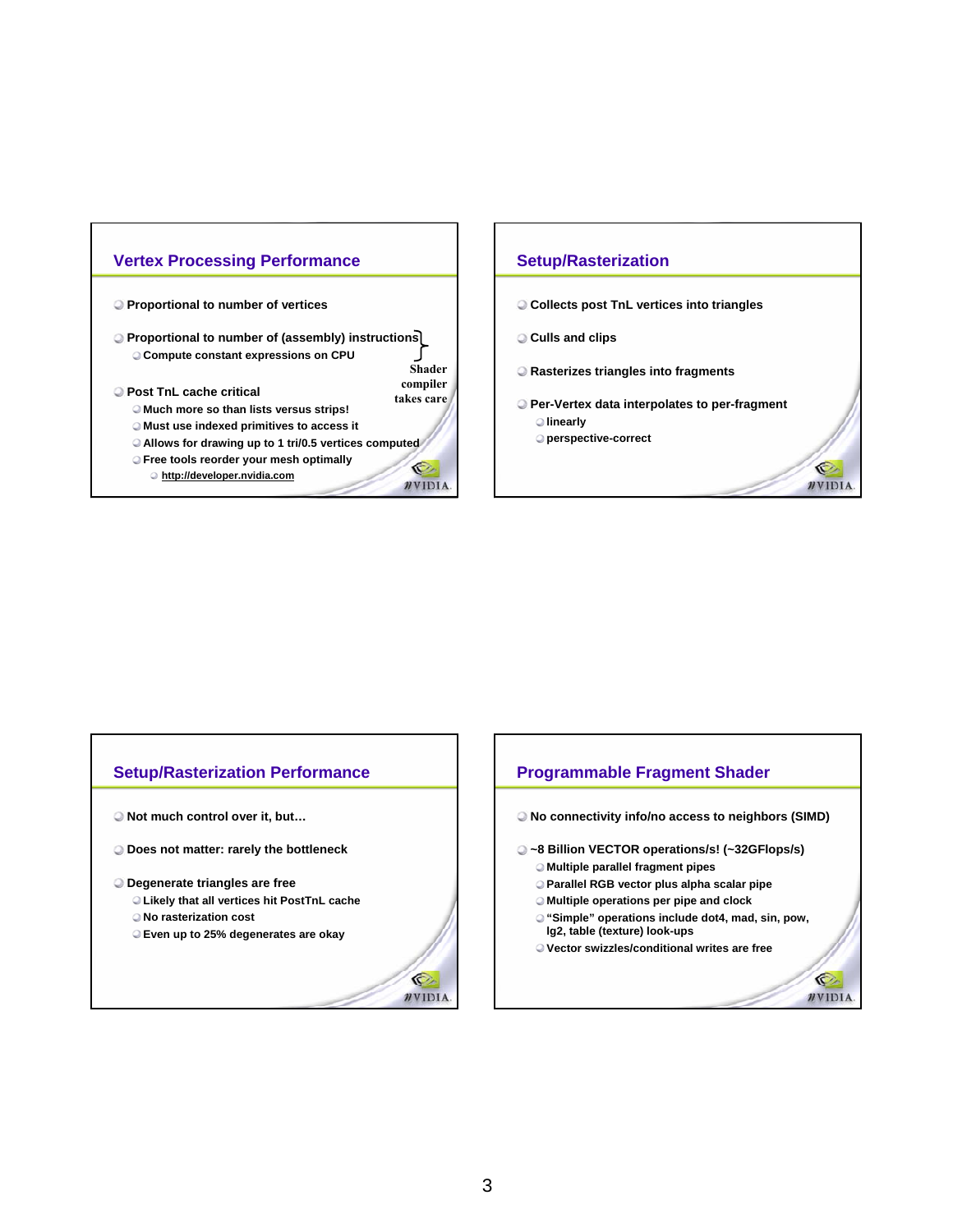

- **IEEE s23e8 32 bit floating point per component**
- **Optional OpenEXR s10e5 16 bit fp per component Same format as endorsed by ILM and other studios**
	- **In case 16 bit floating point is good enough**
	- **And performance is critical**
- **12 bit fixed point precision**



### **Table (Texture) Look-Ups**

- **Additional free operations:**
	- **Bi-Linear filtering for table (texture) look-up**
	- **Mip-level computations**
	- **Partial derivative computations**
- **Shadow maps (free depth compare on read)**

O

 $\n *n*$ VIDIA

- **Up to 16 different textures Sampled an arbitrary number of times**
- **Unlimited dependent texture reads**

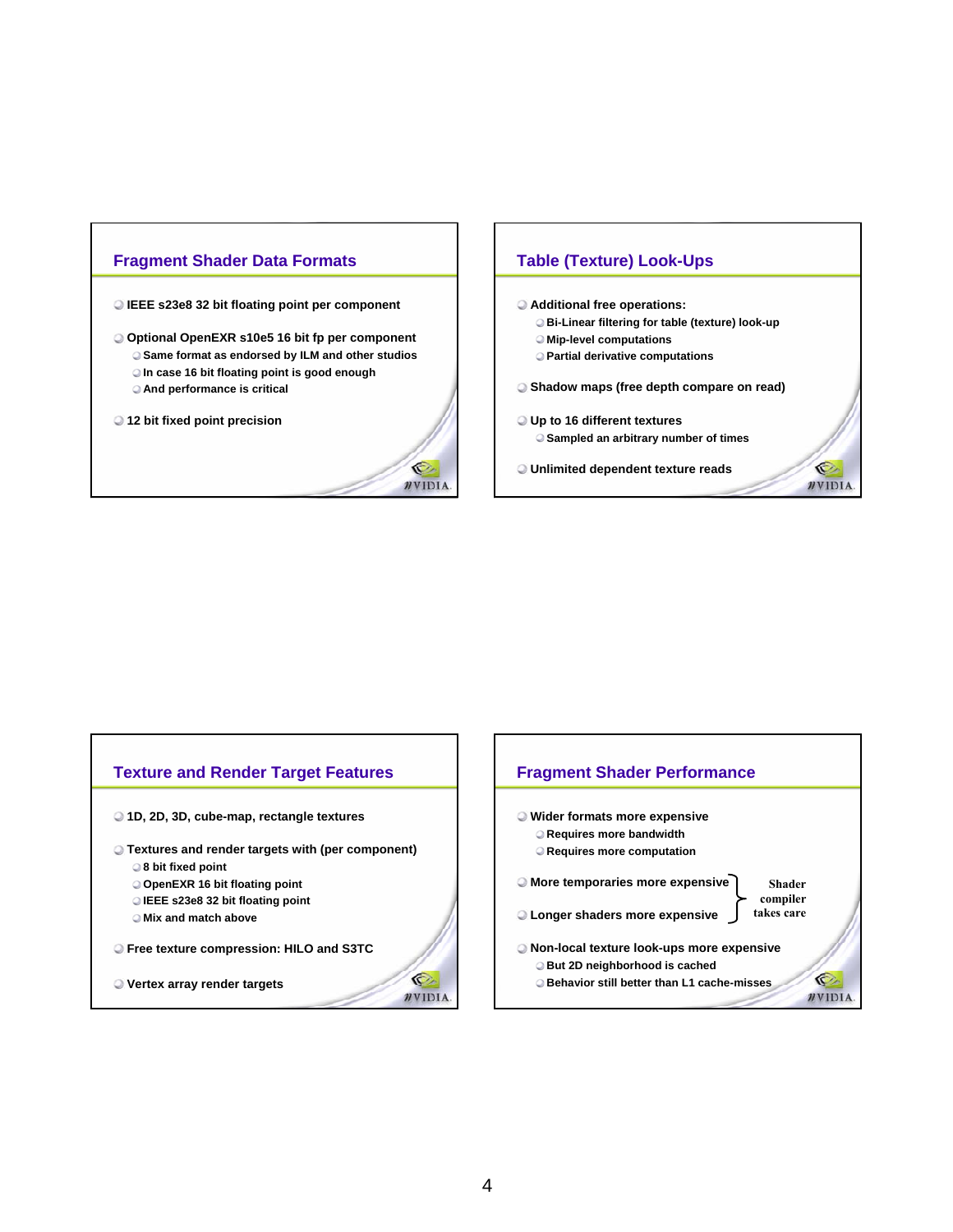



- **Last century's tech: Frame-Buffer blending and alpha-testing**
	- **Stencil operations Super-Accelerated via two-sided stencil, stencil-only**
	- **Z-Buffer operations Super-Accelerated via early z-cull, z-compression**

O.

WVIDIA.





- **Test against value in stencil buffer**
- **Reject fragment if test fails**
- **Perform distinct stencil operation when**

Ó

WVIDIA

- **Stencil-Test fails**
- **Z-Test fails**
- **Z-Test passes**
- **Selectable z-test Reject fragment if test fails**

# **Performance Considerations**

- **Occlusion query: use it asynchronously**
- **Alpha blending: reads and writes frame buffer**
- **Stencil-Only pass (no z- or color-writes): extra fast**
- **Z-Cull: render coarsely sorted front-to-back**
- **Clear() best way to clear color, stencil, or z Turn off color-, stencil-, or z-writes when unneeded** C **But do not mask individual color components**  $\n *n*$  VIDIA.

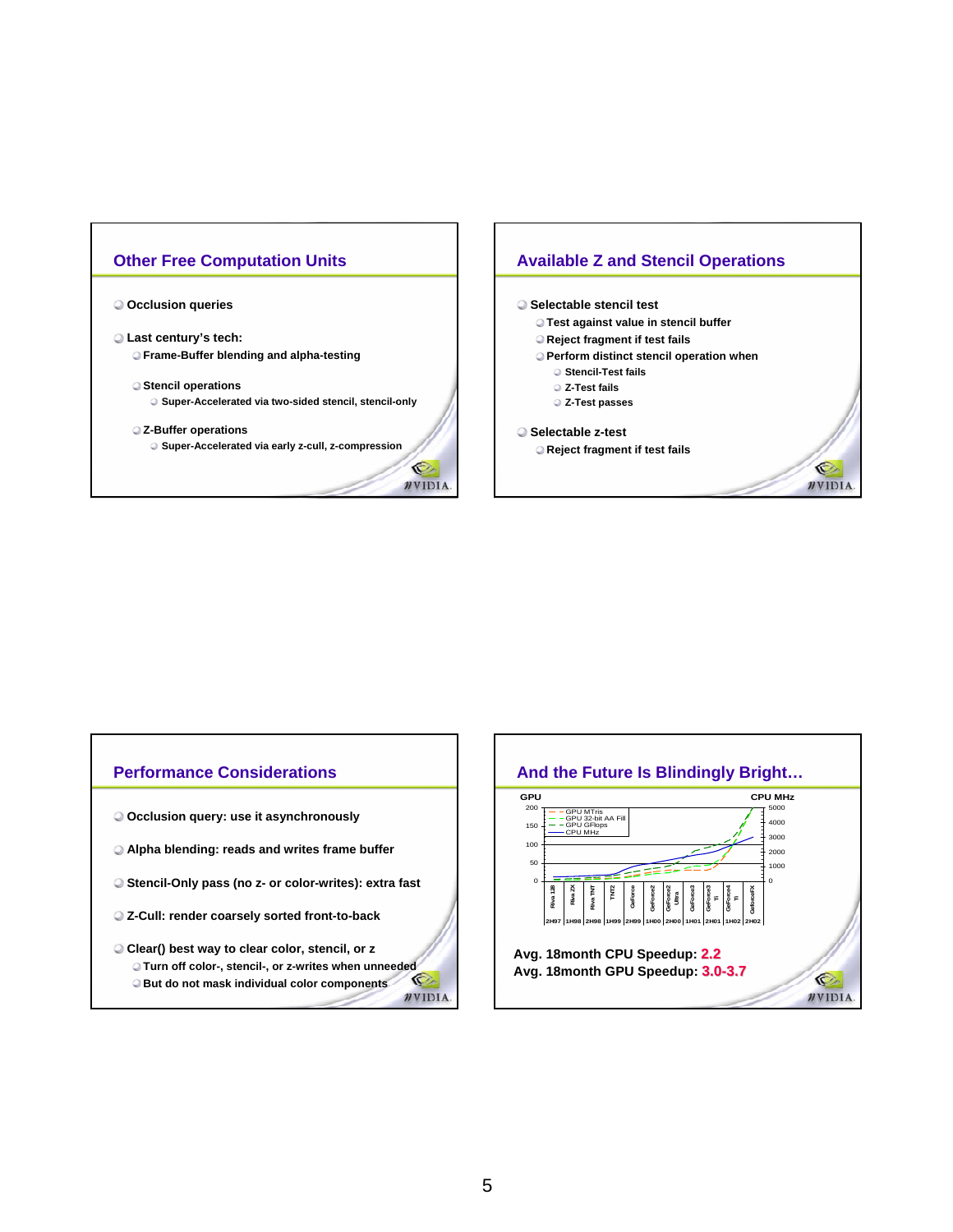### **Last Year's Intro Revisited**

- **Programmability: Lack of programming tools**
- **Lack of precision**
- **Formal models for performance evaluation**
- **Only a certain class of problems can be mapped to the graphics hardware** O.

### **Lack of Programming Tools?**

### **Cg**

- **C-Like high-level language**
- **Compiles to vertex-/pixel-shader profiles**
- **Integrated with OpenGL and/or DirectX**
- **Cross-OS support: Windows, Linux, …**
- **DirectX HLSL compatible**

**DirectX's HLSL (Windows/DirectX only)**

**OpenGL's SLang (when spec finalized)**

O

WVIDIA.

 $\bullet$ **NVIDIA** 

#### **Lack of Precision? Formal Performance Eval. Models? Yes, limited to 32bit floating point per component Not aware; architectures are still changing rapidly No support for doubles But: Lots of good stuff available in the trenches But 32bit floating point from start to finish of pipe Websites, e.g., http://developer.nvidia.com No ifs, buts, or whens Lots of GPU performance presentations At least on NVIDIA's Geforce FX family of GPUs Lots of GPU performance white-papers IHV's Developer Relations Smaller formats available for optimizations Game Developer Conferences Lots of GPU performance talks and discussions When 32bit floating point is overkill** C. **Shader compilers/drivers optimize for you** $\n *n*$ VIDIA.

WVIDIA.

### 6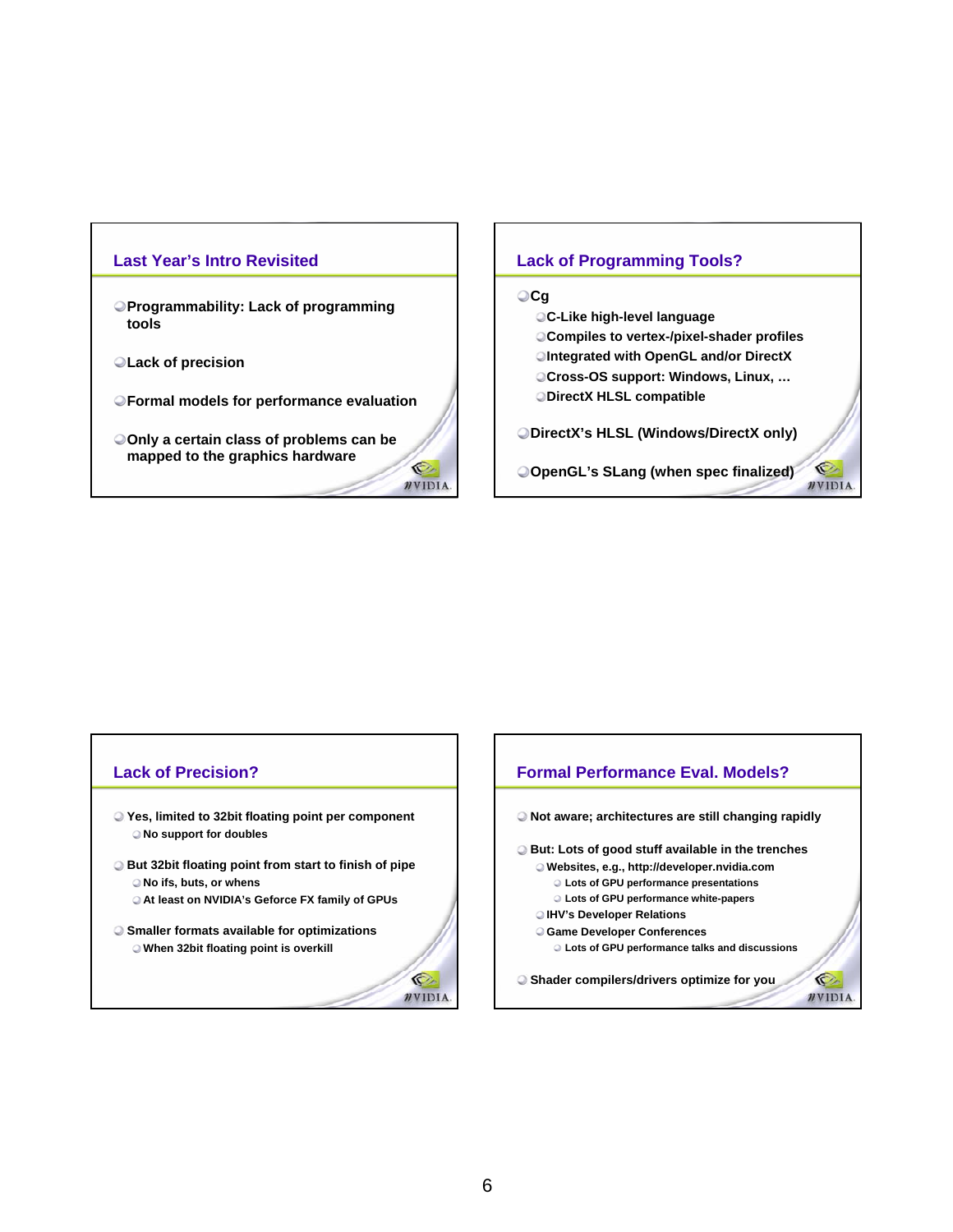### **Only Certain Problems Map to GPU | Known GPU (Ab)Uses**

### **GPU likes**

- **Not needing to know about neighbors**
- **Closed form solutions (CPU prefers iterative)**
- **Table-Lookups (CPU dislikes if causing cache thrash)**
- **'Deep Thought' problems**
- **Vector operations**
- **All pipe processors busy all the time**

#### **GPU dislikes**

- **Synchronizing to the CPU (and vice versa!)**
- **MIMD**
- **Branching**







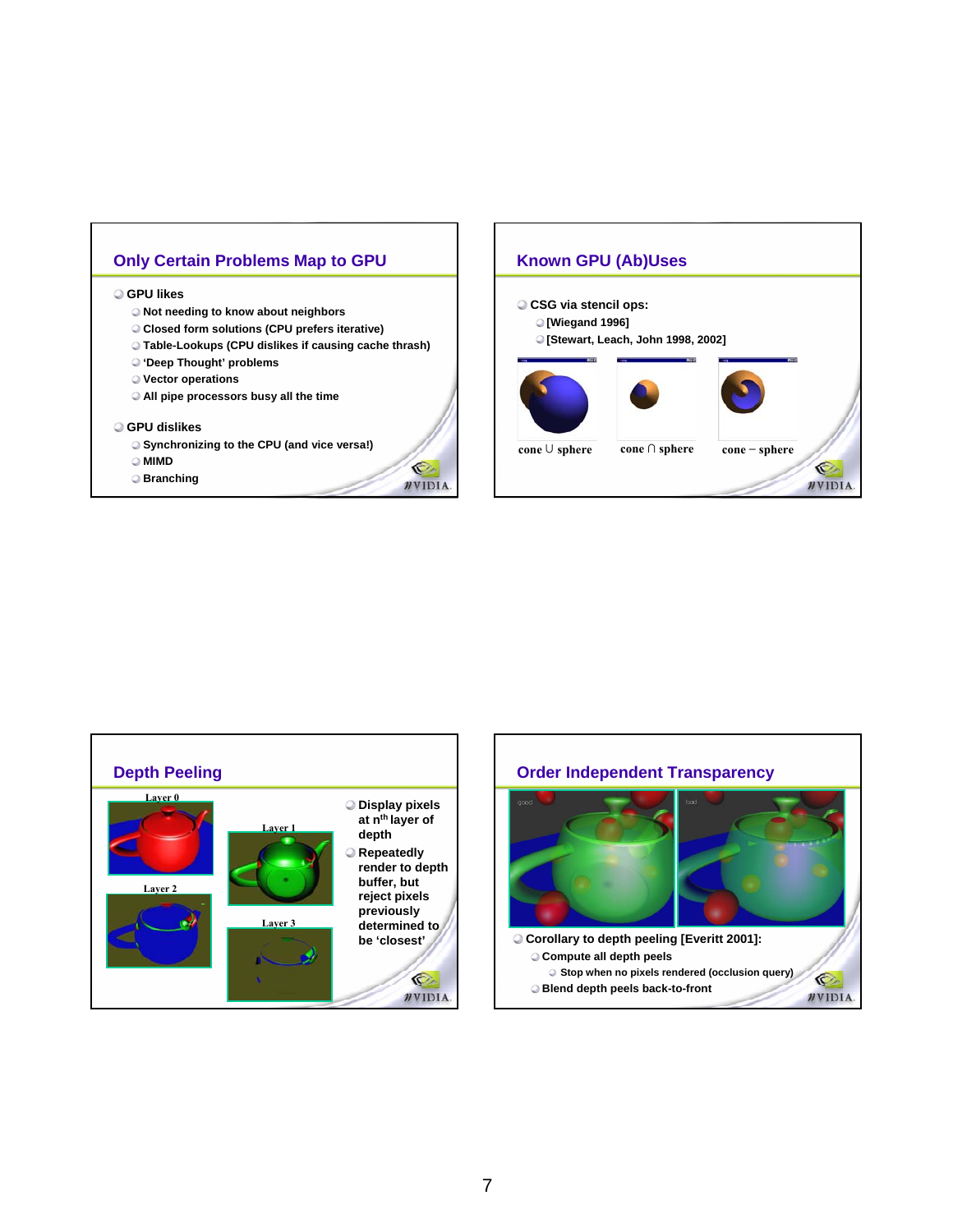

### **Game of Life/Fire Simulation Sample render-target texture multiple times to determine neighbors' state Use dependent 'rule'-texture read to determine new state**





**[James 2001]**  O  $\n *n*$ VIDIA.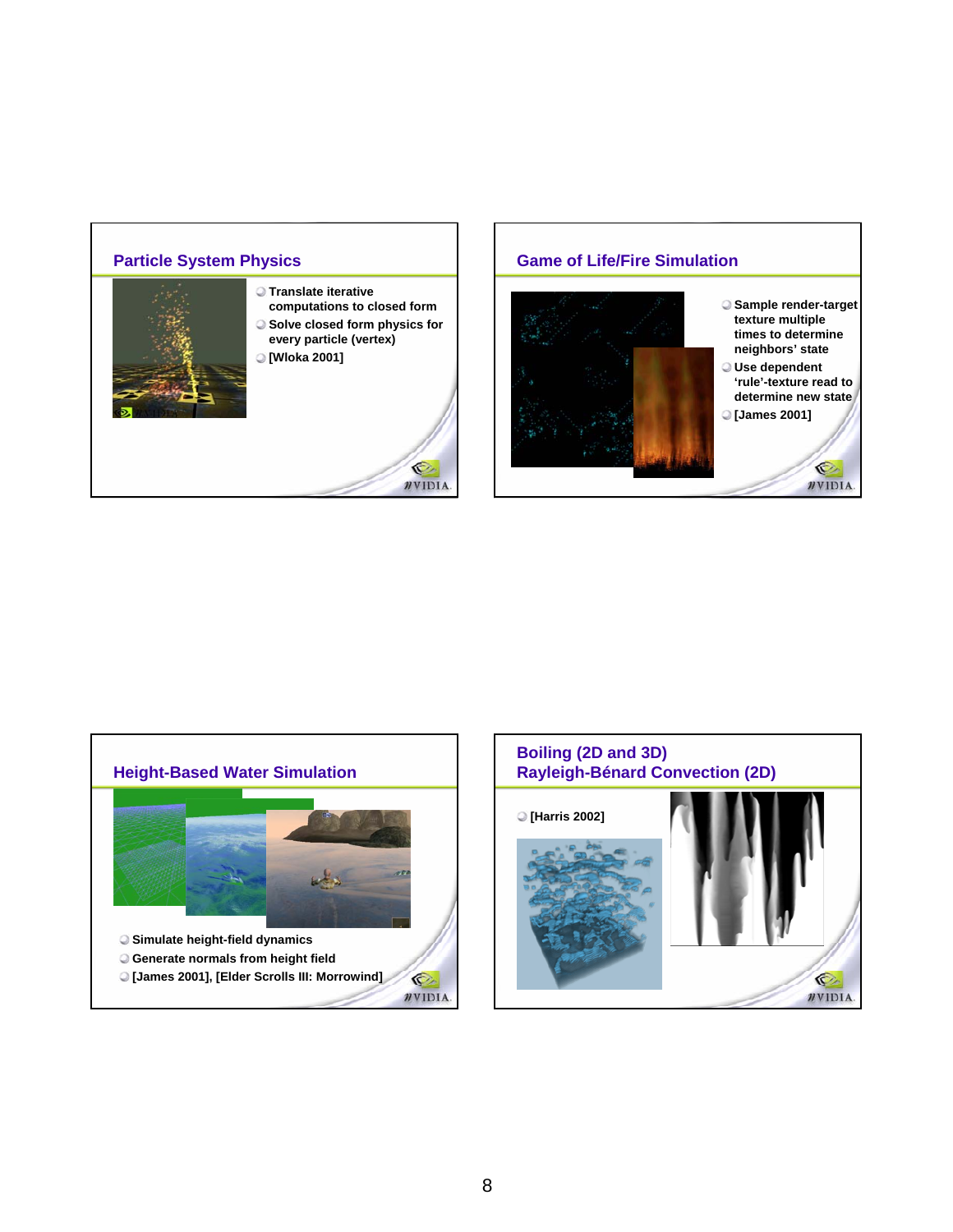